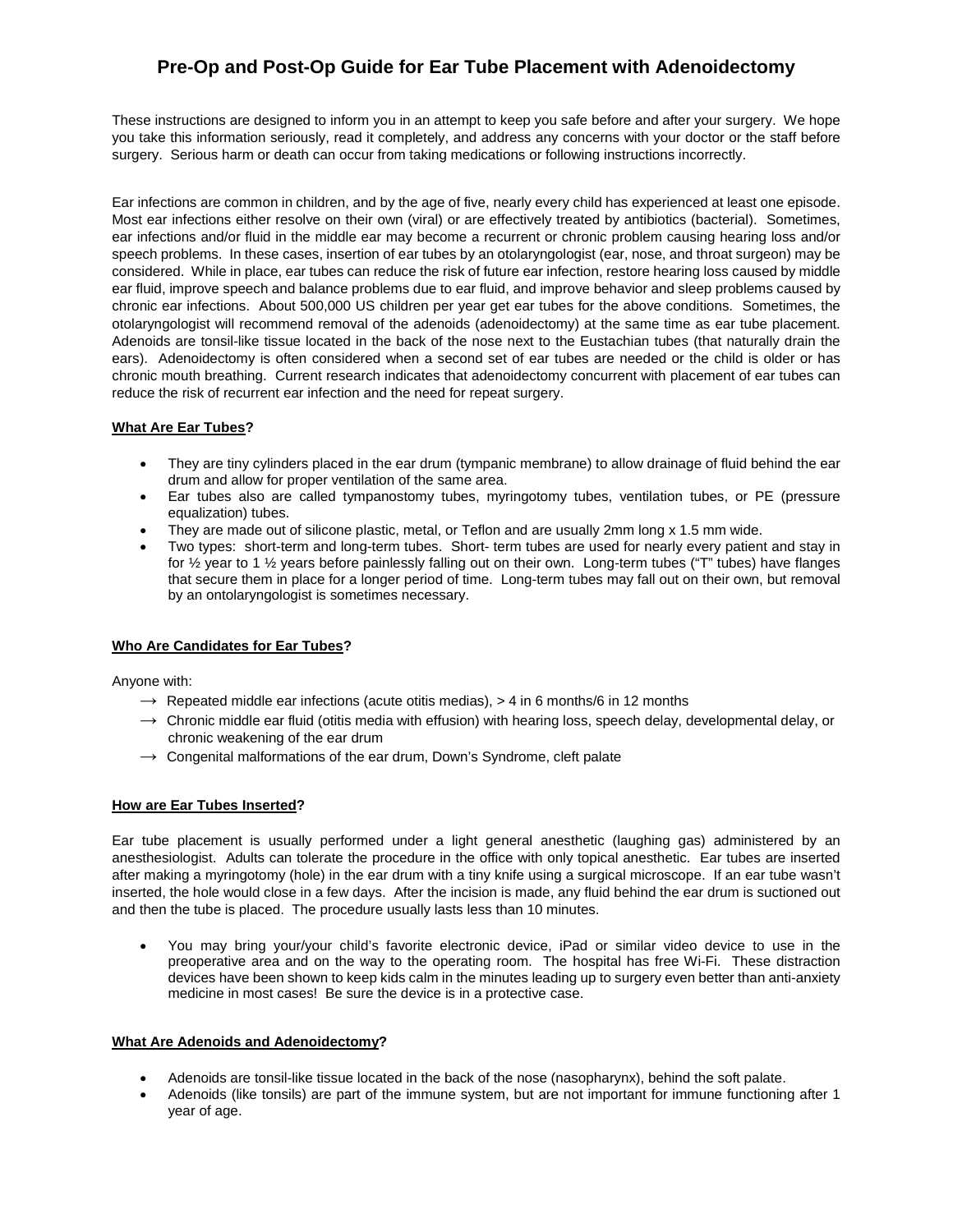# **Pre-Op and Post-Op Guide for Ear Tube Placement with Adenoidectomy**

- Adenoids can contribute to ear infections, ear drainage after ear tubes, or recurrent infection after a 1<sup>st</sup> set of tubes.
- Adenoidectomy is the removal of the adenoids. The adenoids are accessed through the mouth behind the palate.
- This procedure takes 30 minutes and requires a general anesthetic with insertion of a breathing tube during surgery.
- Recovery requires 1-2 days off from school.

### **Hearing Testing (Audiogram):**

• Hearing testing is often performed BEFORE and AFTER any ear tube surgery.

### **What to Expect after Ear Tube Surgery under General Anesthesia:**

- Patients leave the hospital 45 minutes after the surgery ends. Children can have a bottle 15-20 minutes after the surgery is over.
- There is little postoperative pain but anesthesia-related grogginess, irritability, and/or nausea may occur for 1-2 days.
- Hearing loss due to ear fluid is immediately resolved by surgery, and as a result, some children will complain normal sounds are too loud.
- Some children may dig their fingers into their ear canals for a few days because things feel "funny."

### **Restrictions after Surgery:**

- Use common sense on when your loved one should return to full activity. Most patients do so by 1-2 days after surgery.
- Ear tubes require no daily maintenance. But please STOP using Q-tips as they only pack wax in the ears, making them hard to examine.
- Ear plugs are recommended for bathing/showering, swimming, and even, diving to 4-5 feet underwater. If ear drainage/infection/pain occurs because of a water exposure, then prior to any additional water exposure, consider using ear plugs like Doc's Pro Plugs [\(http://www.proplugs.com\)](http://www.proplugs.com/) (a silicone, semi-custom re-useable plug) or the silicone putty type. (Mack's Wax)

#### **Post –op Medications:**

- $\rightarrow$  Pain Meds: Pain after surgery is minimal (like an ear infection for about 1 day); use acetaminophen (Tylenol) or ibuprofen (Advil),
- $\rightarrow$  Antibiotic Ear Drops: used to keep the tubes from getting clogged or to treat ongoing infection which may be presented at the time of surgery.
	- o Tips on using Ear Drops correctly:
		- Place the bottle in your pocket for 10 minutes to warm it to body temp (cold drops sting).
		- Place child on his/her side, lying with affected ear up.
		- Put bottle near the ear canal and give it a squeeze to deliver the drops (you often won't be able to count the number).
		- Pump the ear tragus (triangular cartilage in front of ear canal) in and out 5 times to force the drops through to the eardrum and tube. Repeat for other ear if needed.
	- o Usually, you will be given a bottle of drops used in surgery. You will use these at home for the next several days. A back-up prescription may be sent to your pharmacy in case you run out or need more in the future.